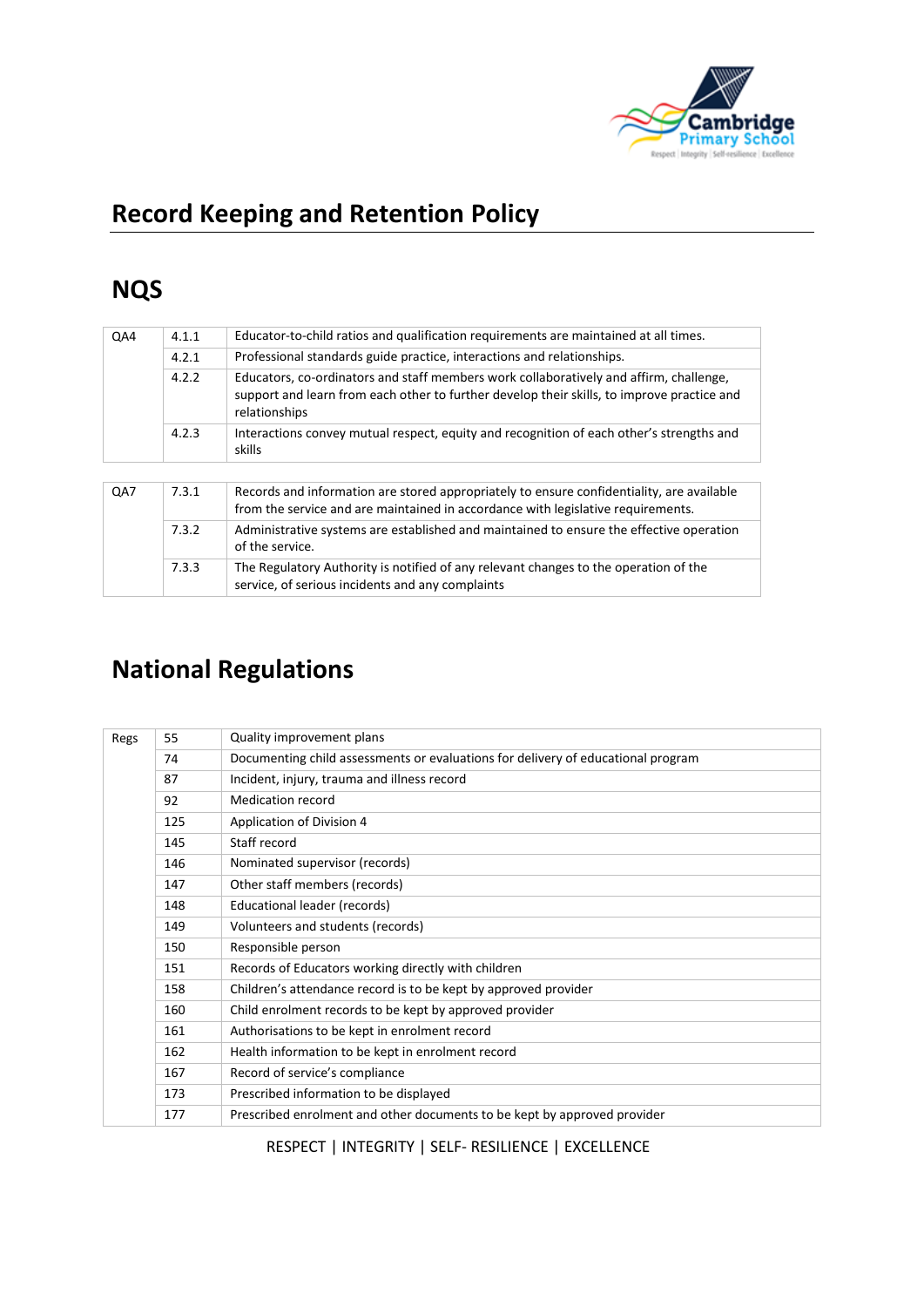

|  | 180 | Evidence of prescribed insurance                      |
|--|-----|-------------------------------------------------------|
|  | 181 | Confidentiality of records kept by approved provider  |
|  | 183 | Storage of records and other documents                |
|  | 184 | Storage of records after service approval transferred |

### **Aim**

To ensure that our service maintains appropriate records in line with our regulatory requirements.

## **Related Policies**

Additional Needs Policy Administration of Authorised Medication Policy Enrolment Policy HIV AIDS Policy Immunisation and Disease Prevention Policy Infectious Diseases Policy Medical Conditions Policy Privacy and Confidentiality Policy Staffing Arrangements Policy

# **Who is affected by this policy?**

Children Families Educators

### **Implementation**

#### **Records of Staff**

The Approved Provider must ensure a record is kept of staff that includes: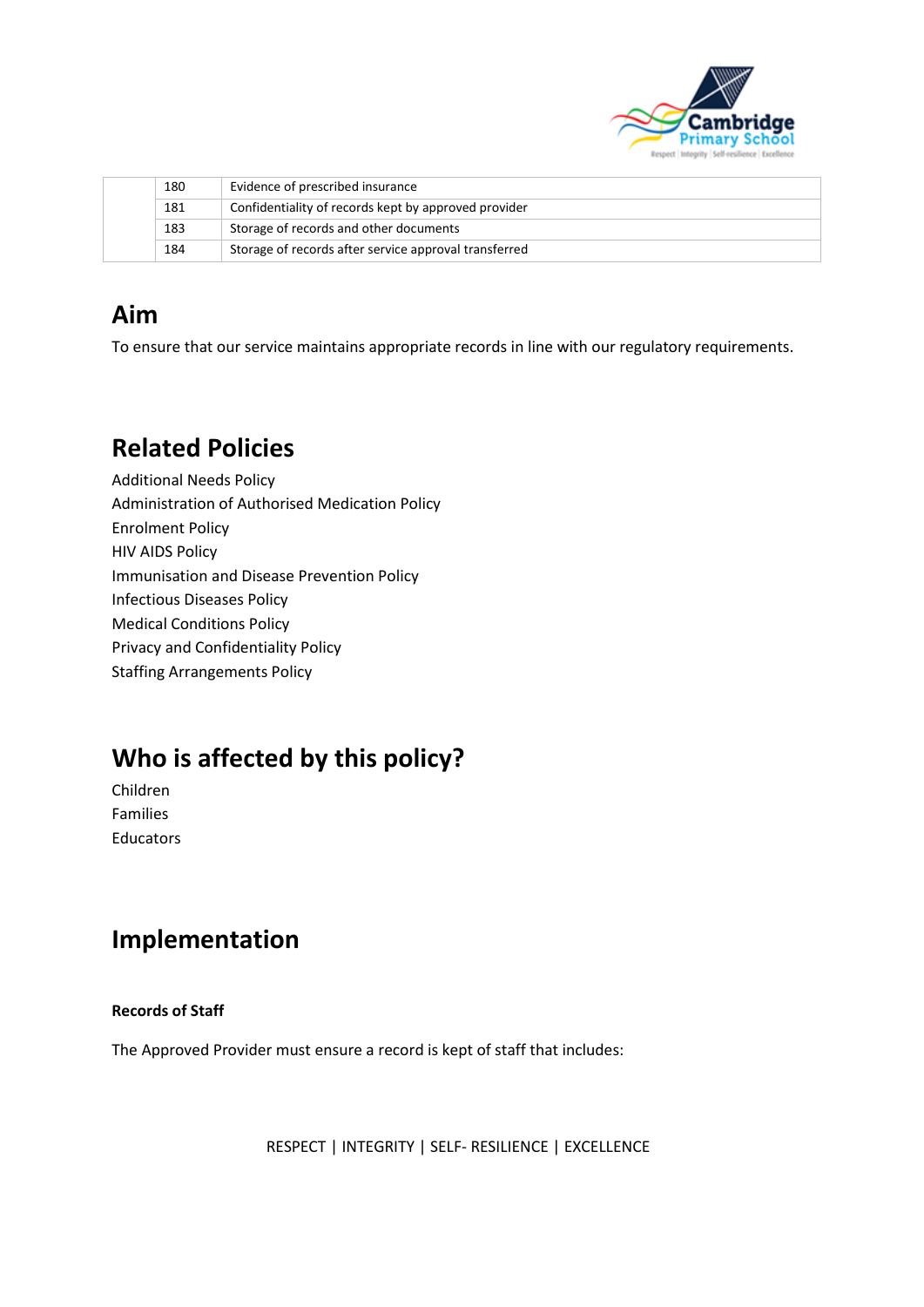

- The name of the person currently designated as the **educational leader** at the service. This is a suitably qualified and experienced educator, co-ordinator or other person who leads the development and implementation of educational programs in the service.
- For **nominated supervisors and other staff members**
	- The full name, address and date of birth of any nominated supervisors and other staff members of the service.
	- Evidence of any relevant qualifications.
	- If applicable, evidence that the staff member is actively working towards that qualification. If this is the case, the following must be recorded:
	- Proof of enrolment.
	- Documentary evidence that the staff member has commenced the course, is making satisfactory progress towards the completion of the course, and maintaining the enrolment requirements.
	- For staff members who are working towards the completion of a Diploma level education and care qualification, proof that they hold an approved Certificate III level education and care qualification or has completed the units of study in an approved Certificate III level education and care qualification determined by ACECQA.
	- Evidence of any approved training (including first aid training) completed by the staff member.
	- A Working with Children Check with a record of the identifying number or current teacher registration number and expiry date.
	- The details of certified supervisors placed in day to day charge of the service.
- For **Students and Volunteers:**
	- The full name, address and date of birth of each student or volunteer.
	- a record for each day on which the student or volunteer participates in the service, the date and hours of participation.
- For the **Certified Supervisor**:
	- the name of the certified supervisor at the centre-based service for each time that children are being educated and cared for by the service.
- For **educators working directly with children**:
	- The name of each educator.
	- The hours that each educator works directly with children. Please note that a staff roster or time sheet is sufficient record of this.

#### **Records Relating to Enrolled Children**

The following records will be kept in relation to enrolled children:

 RESPECT | INTEGRITY | SELF- RESILIENCE | EXCELLENCE • **Documentation relating to evaluations** of the child's well being, development and learning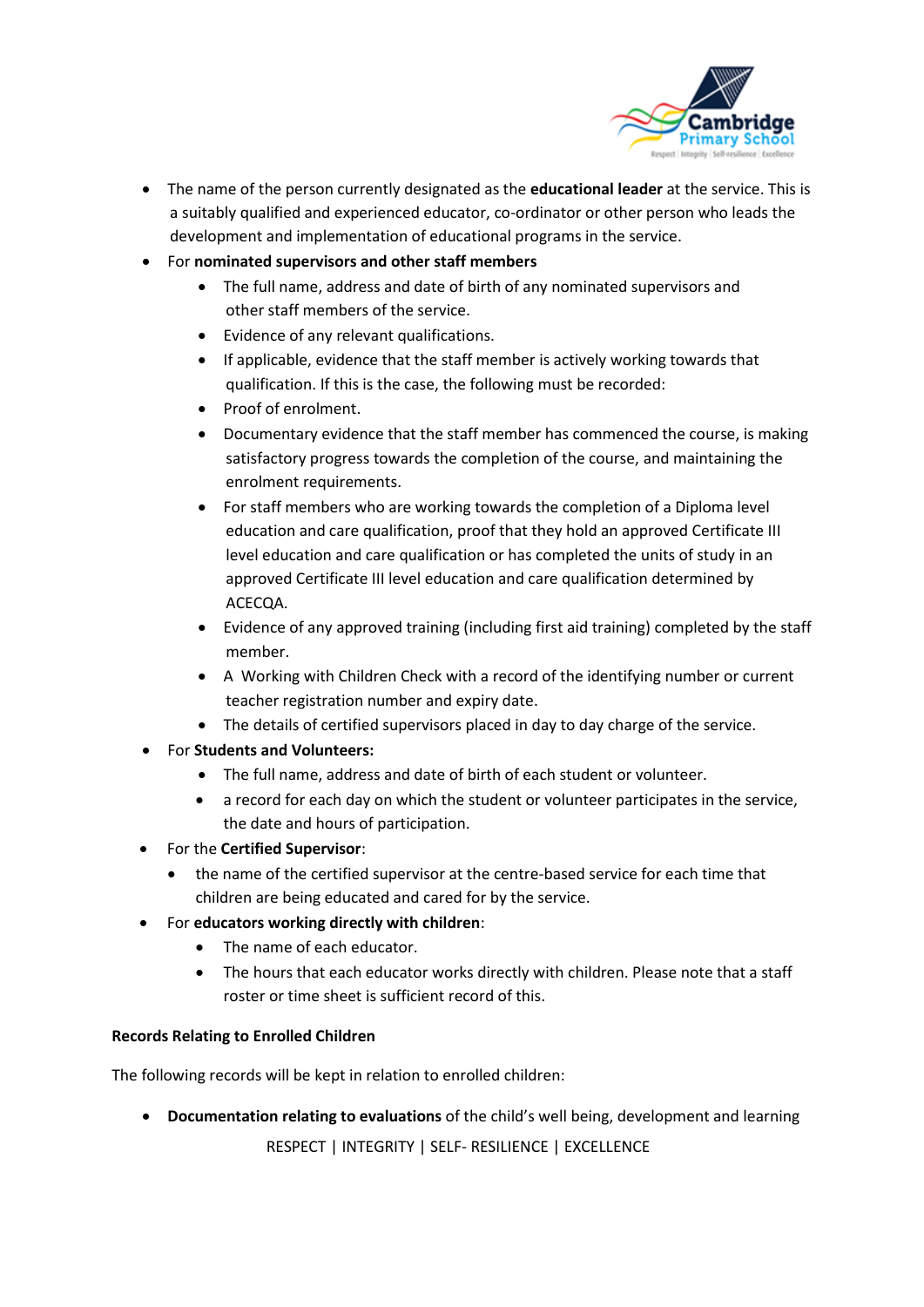

- **An Incident, Injury, Trauma and Illness Record** (within Incident, Injury, Trauma and Illness Policy), including:
	- **Details of any incident** in relation to a child or injury received by a child or trauma to which a child has been subject while being educated and cared for by the service. The following must be included:
		- o The name and age of the child.
		- o The circumstances leading to the incident, injury or trauma.
		- o The time and date the incident occurred, the injury that was received or the child was subjected to the trauma.
	- **Details of any illness** which becomes apparent while the child is being educated and cared for by the service. The following must be included:
		- o The name and age of the child.
		- o The relevant circumstances surrounding the child becoming ill and any apparent symptoms.
		- o The time and date of the apparent onset of the illness.
	- Details of the action taken by the service in relation to any incident, injury, trauma or illness which a child has suffered while being educated and cared for by the service. The following must be included:
		- o Any medication administered or first aid provided.
		- o Any medical personnel contacted.
	- Details of any person who witness the incident, injury or trauma
	- The name of any person who the education and care service notified or attempted to notify of any incident, injury, trauma or illness a child has suffered at the service and the time and date of the notification and notification attempts.
	- The name and signature of the person making an entry in the record and the time and date that the entry was made.
	- This record must be recorded as soon as is practicable, but not later than 24 hours after the incident, injury, trauma or onset of illness occurred.
	- **A medication record** which includes the following:
		- The name of the child
		- The authorisation to administer medication (including self-administration is applicable) signed by a parent or a person named in the child's enrolment record as authorised to content to administration of medication.
		- The name of the medication to be administered.
		- The time and date the medication was last administered.
		- The time and date or the circumstance under which the medication should be next administered.
		- The dosage of the medication to be administered.
		- The manner in which the medication is to be administered.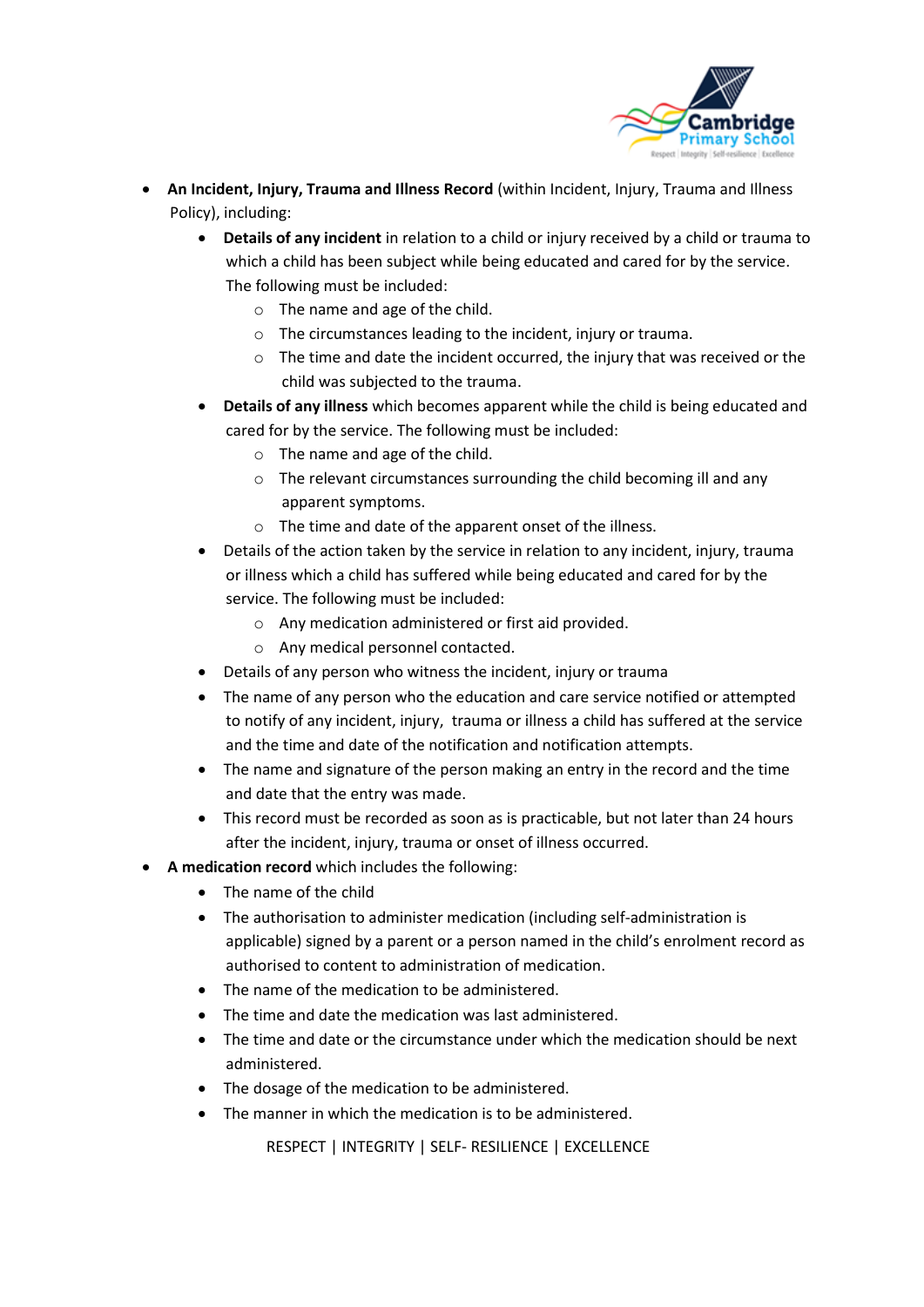

- If the medication is administered to the child:
	- o The dosage that was administered.
	- o The manner in which the medication was administered.
	- o The name and signature of the person who administered the medication.
	- o If another individual is required to check the dosage, the name and signature of that person.
- **A record of attendance for enrolled children**, including:
	- o The full name of each child attending the service.
	- o The date and time each child arrives and departs.
	- o The signature of:
		- the person who delivers and collects the child when he or she arrives and departs or
		- the nominated supervisor or educator.

#### • **Child enrolment records**

The name, addresses and contact details of

each known parent of the child

any emergency contact

any authorised nominee

any person authorised to consent to medical treatment or administration of

medication

any person authorised to give permission to the educator to take the child off the premises

Details of any court orders, parenting orders or parenting plans

Gender of the child

Language used in the child's home

Cultural background of the child and their parents

Any special considerations for the child, such as cultural, dietary or religious requirements or additional needs

Authorisations for:

the approved provider, nominated supervisor or an educator to seek medical treatment and/or ambulance transportation for the child

the service to take the child on regular outings

Name, address and telephone number of the child's registered medical practitioner or medical service

Name, address and telephone number of the child's registered medical practitioner or medical service

Medicare number (if available)

Details of any specific healthcare needs of the child, including any medical conditions, allergies, or diagnosis that the child is at risk of anaphylaxis

Any medical management plan, anaphylaxis medical management plan or risk minimisation plan

Dietary restrictions

Immunisation status

If the approved provider or a staff member has sighted a child health record, a notation to that effect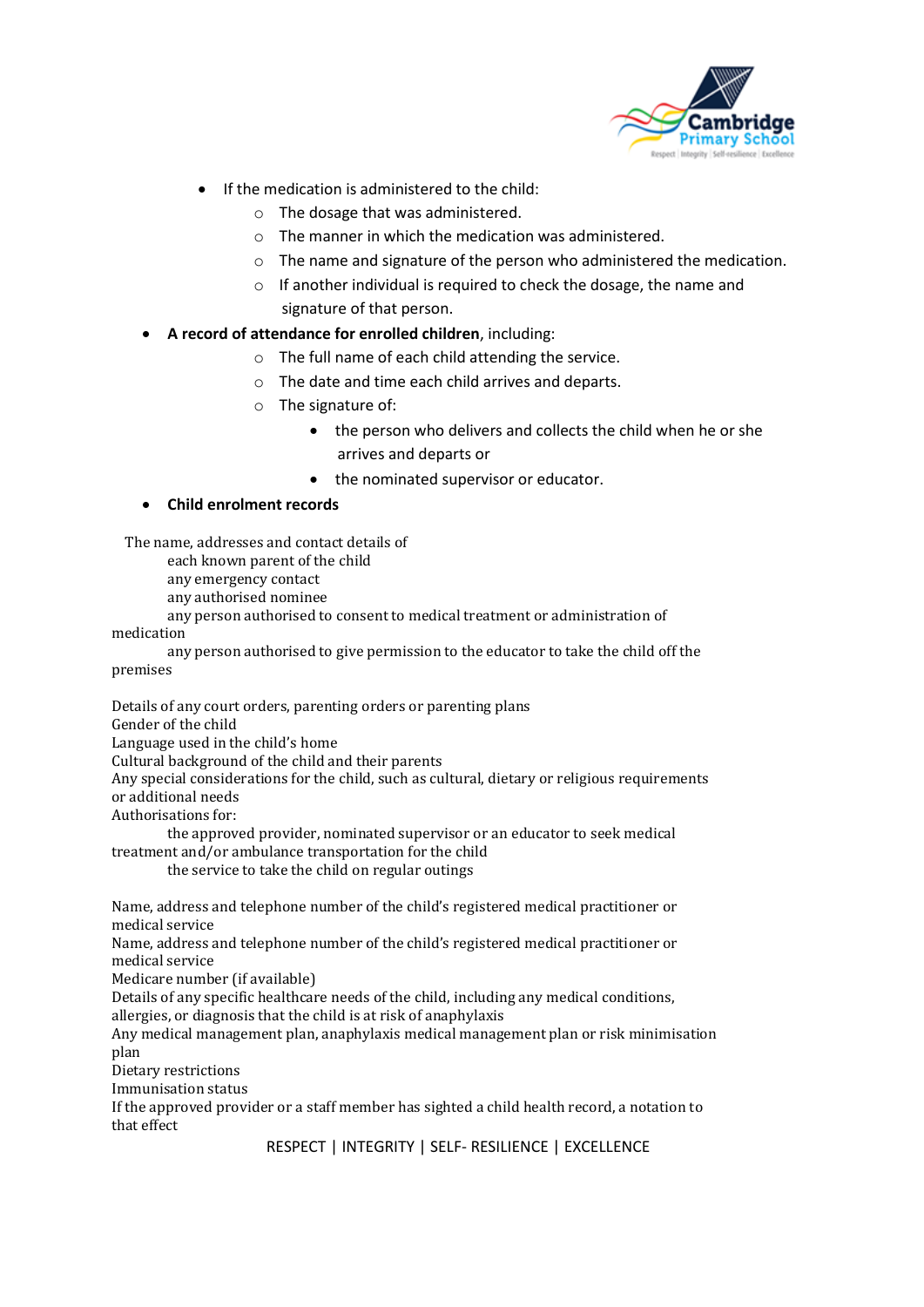

In NSW, certificates for immunisation or exemption for the child, as required under *the Public Health Act 2010 NSW* 

In VIC, certificates for immunisation, as required under the *Public Health and Wellbeing Act 2008 VIC* which excludes outside school hours care or school holiday care services.

- **A record of the services compliance with the law**, including:
	- o Details of any amendments of the service approval made by the Regulatory Authority including:
		- The reason stated by the Regulatory Authority for the amendment.
		- The date on which the amendment took, or takes, effect
		- The date (if any) that the amendment ceases to have effect.
		- Details of any suspension of the service (other than a voluntary suspension) including:
	- o The reason stated by the Regulatory Authority for the suspension.
	- o The date on which the suspension took, or takes, effect.
	- o The date that the suspension ends.
		- Details of any compliance direction or compliance notice issued to the approved provider in respect of the service, including:
	- o The reason stated by the Regulatory Authority for issuing the direction or notice
	- o The steps specified in the direction or notice.
	- o The date by which the steps specified must be taken.
		- This information must not include any information that identifies any person other than the approved provider.
		- A record of certified supervisors placed in day to day charge of the education and care service.

The approved provider must ensure that the documents referred to above in relation to a child enrolled at the service are made available to a parent of the child on request. In line with this, if a parent's access to the kind of information referred to in this documentation is limited by an order of a court, the approved provider must refer to the court order in relation to the release of information concerning the child to that parent.

The record of compliance referred to above must be available for access on request by any person.

#### **Length of Time Records must be Kept**

•

Our service will keep records for the following periods:

• If the record relates to an incident, illness, injury or trauma suffered by a child while being educated and cared for by the service, until the child is aged 25 years.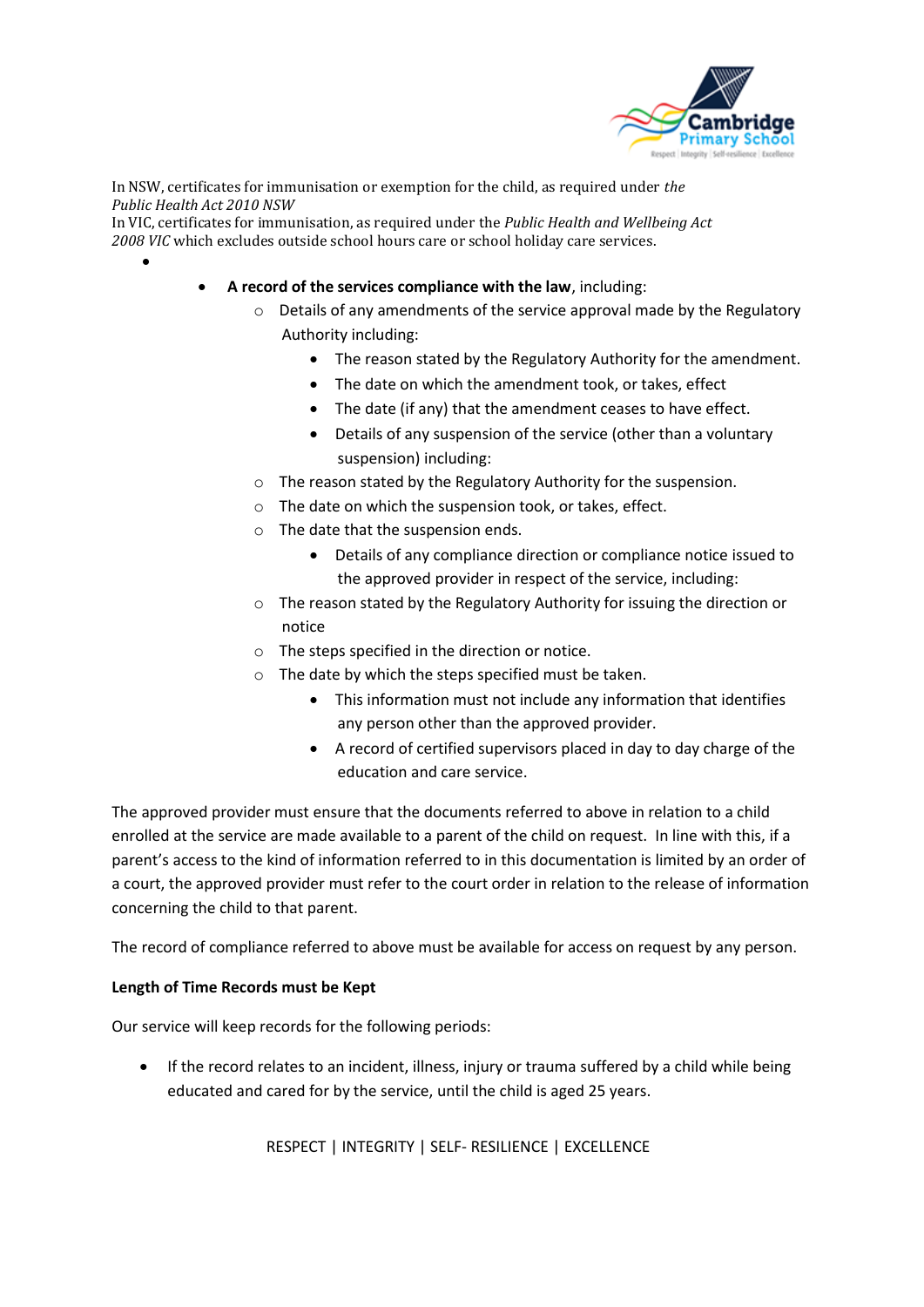

- If the record relates to an incident, illness, injury of trauma suffered by a child that may have occurred following an incident while being educated and cared for by the service, until the child is aged 25 years.
- If the record relates to the death of a child while being educated and cared for by the service or that may have occurred as a result of an incident while being educated and cared for, until the end of 7 years after the death.
- If the case of any other record relating to a child enrolled at the education and care service. Until 3 years after the last date on which the child was educated and cared for by the service.
- If the record relates to the Approved Provider, until the end of 3 years after the last date on which the approved provider operated the education and care service.
- If the record relates to the nominated supervisor or staff member of an education and care service, until the end of 3 years after the last date on which the nominated supervisor or staff member provided education and care on behalf of the service.
- In the case of any other record, 3 years after the date on which the record was made.

#### **Storage of Records**

Records made by our service will be stored in a safe and secure location for the relevant time periods as set out above and only made accessible to relevant individuals.

#### **This location is the archive room at CPS (next to the art room).**

If a service is transferred under the law, documents relating to a child must not be transferred without the express consent of the child's parents.

#### **Confidentiality and Storage of Records**

The approved provider will ensure that information kept in a record is not divulged or communicated through direct or indirect means to another person other than:

- The extent necessary for the education and care or medical treatment of the child to whom the information relates.
- A parent of the child to whom the information relates, except in the case of information kept in a staff record.
- The Regulatory Authority or an authorised officer.
- As expressly authorised, permitted or required to be given by or under any Act or law.
- With the written consent of the person who provided the information.